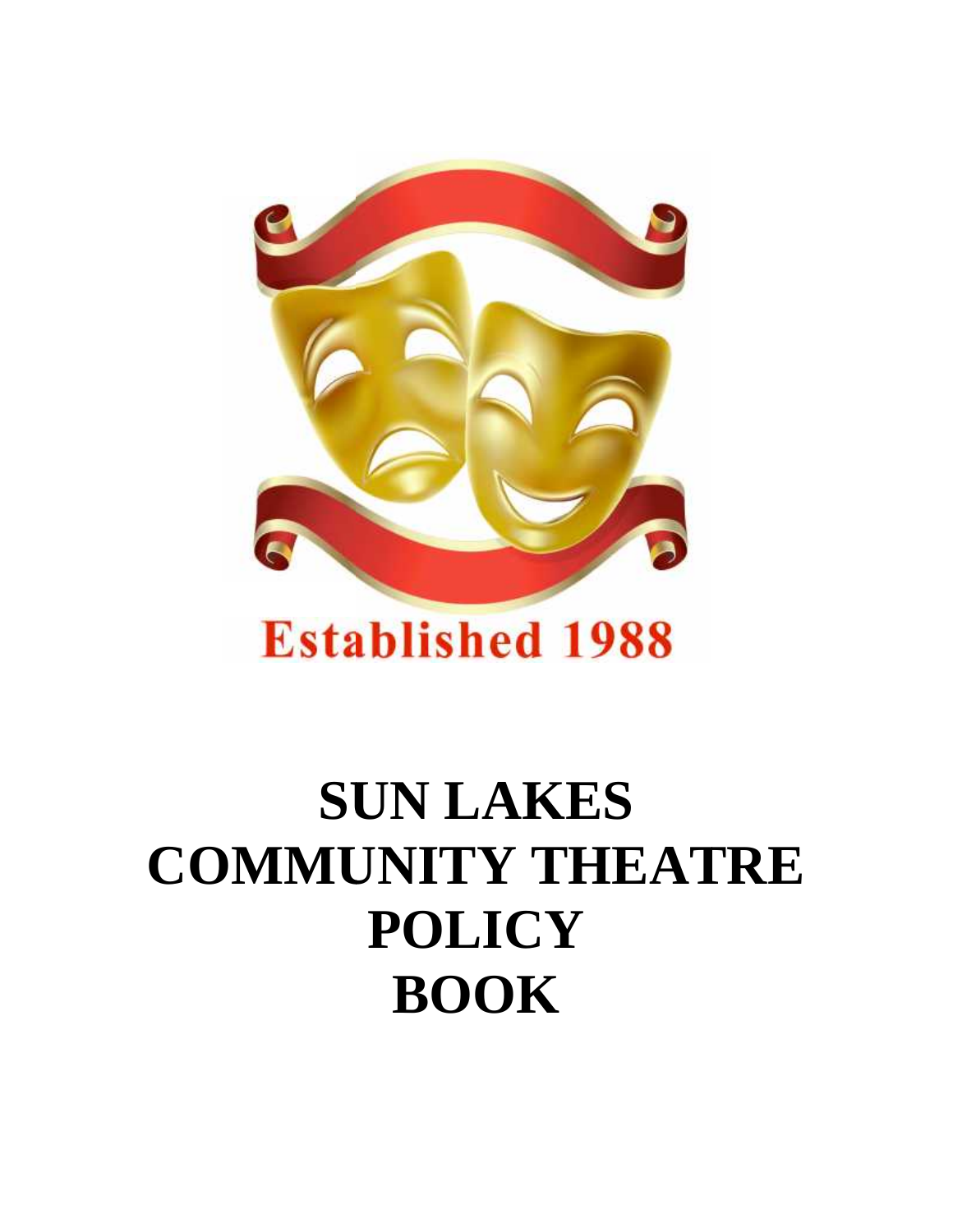#### **PREFACE**

SLCT has adopted and developed many policies and procedures to facilitate the smooth operation of its theatre and business operations over the years. This handbook is intended to be an ordered, structured, unified presentation of these policies and provides a form that can be easily updated and tracked.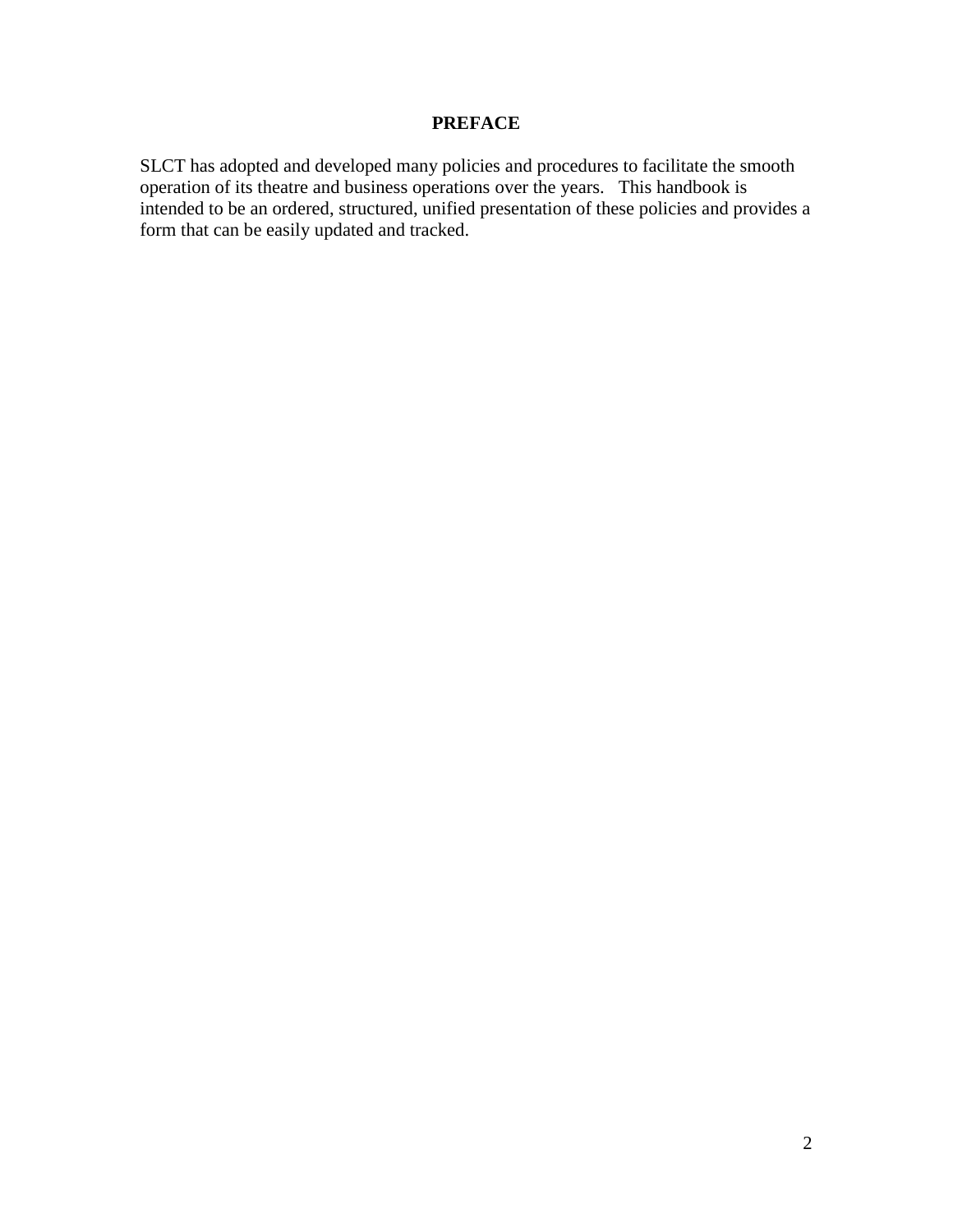# **CHANGE LOG**

| <b>DATE</b> | <b>CHANGE</b>  | <b>DESCRIPTION</b>                                              |
|-------------|----------------|-----------------------------------------------------------------|
| 02/14/14    | <b>CREATED</b> | Consolidation and elaboration of previous list of policies into |
|             |                | one book                                                        |
| 03/13/14    | <b>UPDATED</b> | Added ticketing, publicity, and house management standing       |
|             |                | committees.                                                     |
|             |                | Updated will call and comp ticket section                       |
|             |                | Updated production cancellation policy                          |
| 07/07/17    | <b>UPDATED</b> | PLAY AND DIRECTOR SELECTION                                     |
| 11/30/17    | <b>UPDATED</b> | <b>BOARD LIABILITY INSURANCE</b>                                |
| 09/05/18    | <b>UPDATED</b> | ADDED BULLET POINT TO MISSION STATEMENT                         |
| 01/08/20    | <b>UPDATED</b> | PRODUCTION LIGHTING PARAGRAPH ADDED                             |
| 01/21/20    | <b>UPDATED</b> | <b>EDUCATION POLICY ADDED</b>                                   |
| 02/08/20    | <b>UPDATED</b> | ADDED PARAGRAPHS ON DONATION MANAGEMENT                         |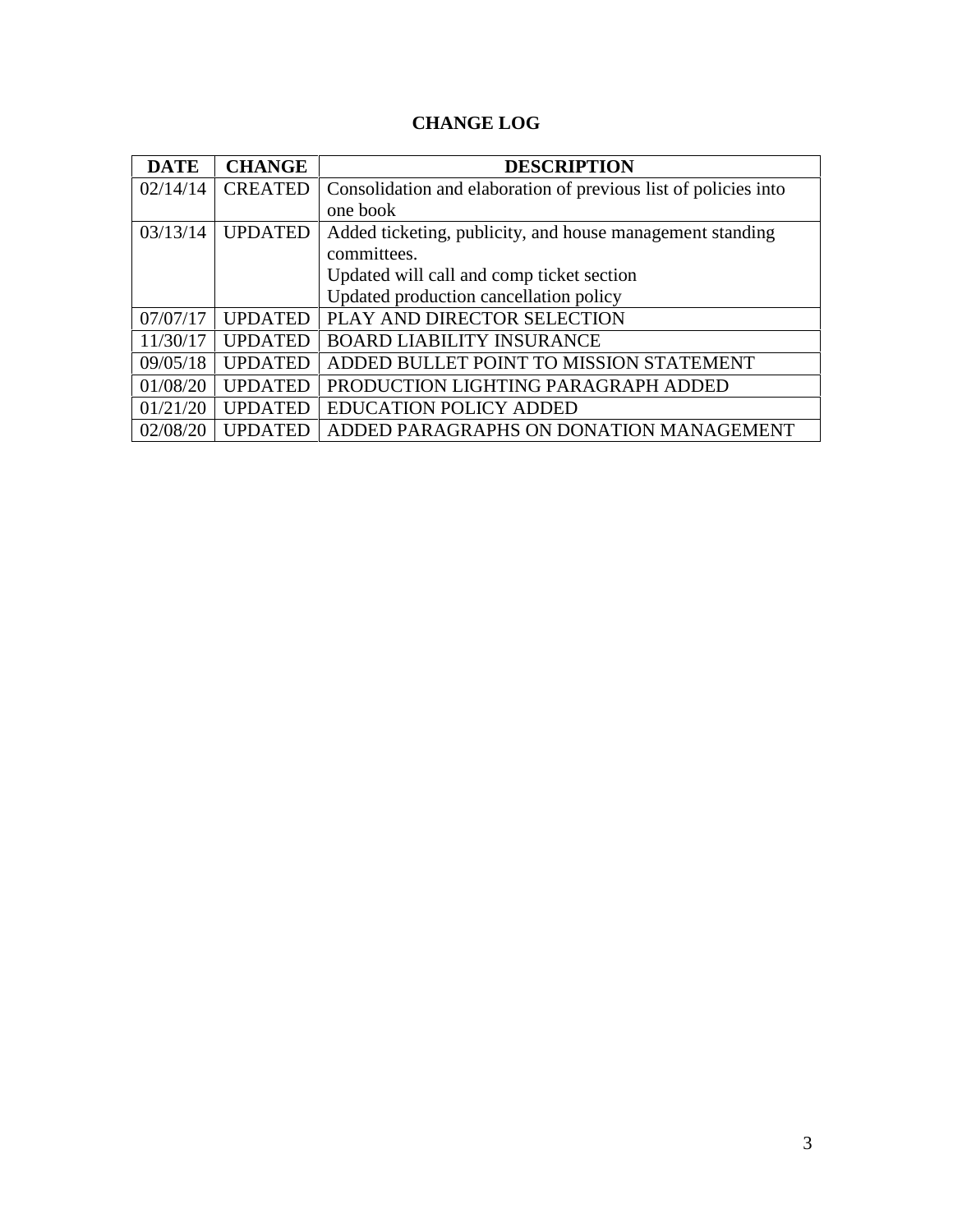#### **INTRODUCTION**

#### **A. MISSION STATEMENT**

The mission of the Sun Lakes Community Theatre (SLCT) shall be to:

- present live theatre that is produced and performed by residents of the Sun Lakes communities
- provide specialized productions for targeted audiences
- $\int$  create educational opportunities for residents to develop and enhance their skills
- support the development of live theatre in the surrounding community.
- provide equal opportunities for all populations and diversities to experience the arts through our performances**.**

#### **B. AFFILIATIONS & MEMBERSHIPS**

SLCT is a 501(c)3 tax-exempt non-profit organization in accordance with the regulation of the Arizona Corporation Commission and the Internal Revenue Service.

#### **C. DEFINITION OF TERMS**

- a. Fiscal Year this is the financial operating year for SLCT and runs from July 1 to June 30.
- b. Production Year same as fiscal year
- c. Membership Year term of membership of members is a standard calendar year of January 1 to December 31.
- d. Hard Copy Document this is defined as a paper copy of any document
- e. Soft Copy Document also known as a machine copy, this is the digital version of the document, primarily in the following preferred formats:
	- i. Microsoft Word suffix is .doc or .docx
	- ii. PDF printable version pf a document, suffix is .pdf
	- iii. Microsoft Excel spreadsheet, suffix is .xls or .xlsx
- f. Document Control this is the mechanism used to preserve the definitive copy of important documents such as Board meeting minutes, financial documents, etc. This mechanism is usually a external digital storage vault. Can be web server behind a firewall or in the "Cloud".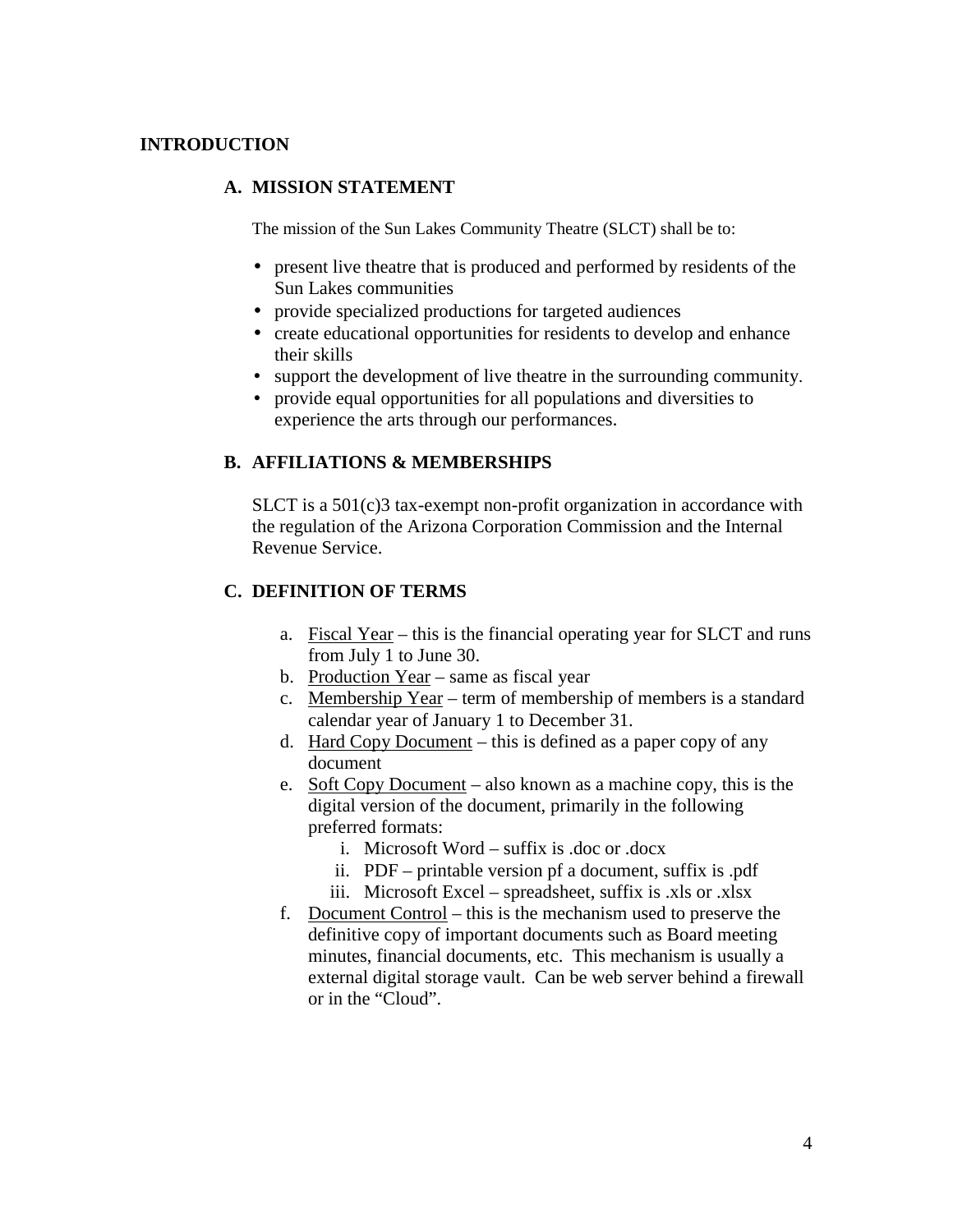#### **D. OVERVIEW OF THIS DOCUMENT**

This is a Policy document which covers high level activities of SLCT. More detailed description of procedures and tasks will be described in another manual.

This organization is composed of three major components: Administration, Membership, and Production.

This document will describe the Administration and Membership policies of each of these entities in sequence.

#### **II. ADMINISTRATION**

#### **A. PERSONNEL**

The administration of SLCT serves to handle the business functions of the organization to ensure that operations are handled in a responsible manner. The following sections describe these functions.

#### **B. BOARD OF DIRECTORS**

- a. The Board of Directors of SLCT are required and described in the organizational bylaws. It currently consists of seven members elected by the members for terms of three years. The Board meets after each election and names a President, a Vice-president, a Secretary, and a Treasurer. The remaining members are considered Members-At-Large
- b. The Board is primarily responsible for maintaining the vision of the organization, overseeing and reviewing the operations, and adjudicating issues within operations that cannot be resolved at any other level.
- c. The Board of Directors must be covered by a Directors and Officers liability insurance policy each year.
- d. The Board ensures that SLCT has achievable organizational goals and a business plan and budget for each year. The Board is also responsible for communicating these to the Membership on a regular and timely basis.
- e. Vacancies on the Board are filled per Section 4.9 of the SLCT Bylaws.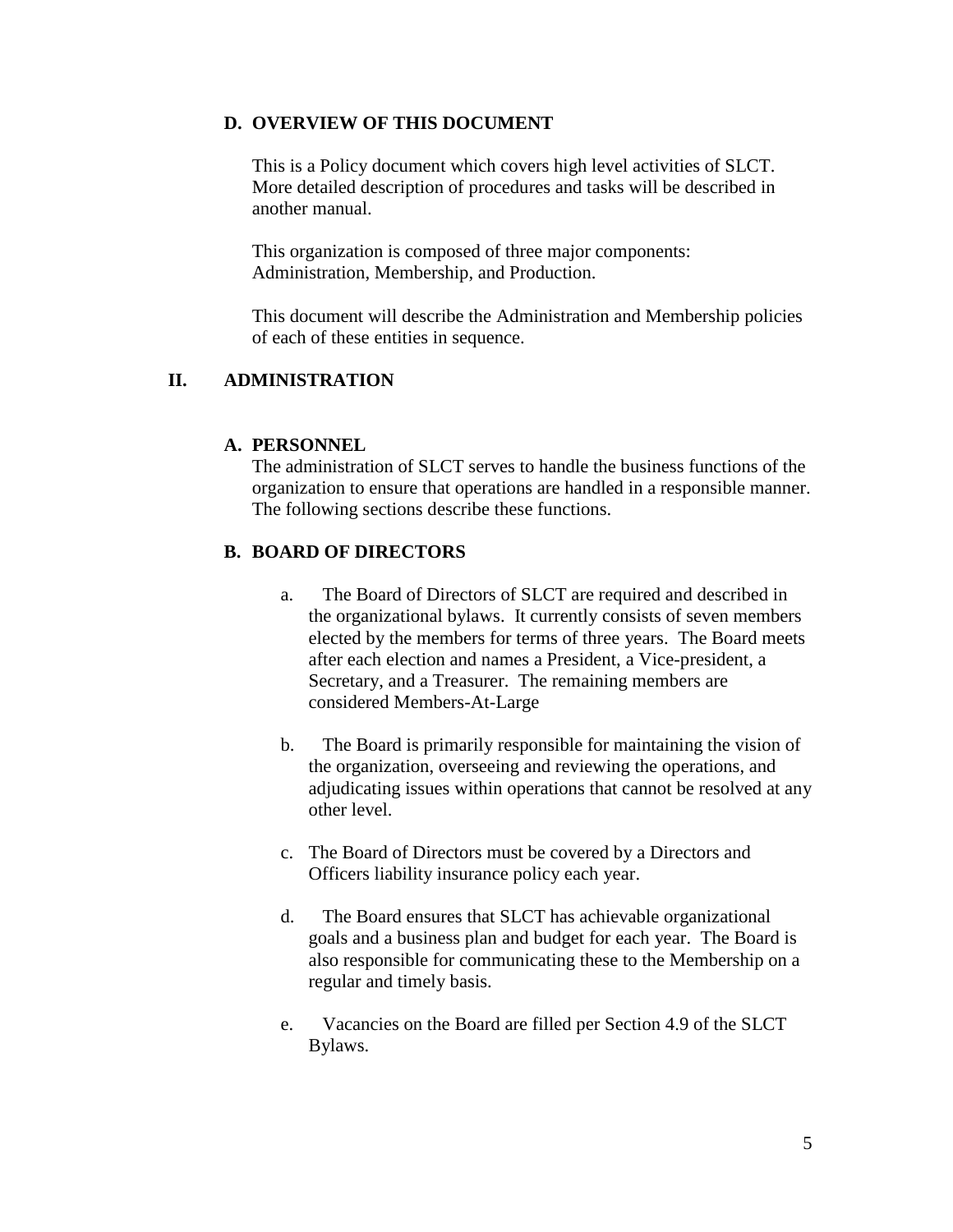- f. Candidates for open Board positions are filled by a vote of the Membership during an Annual Meeting (usually in March).
	- i. Qualified candidates are recruited by an ad hoc Nominating Committee that is composed of the Vice-President and at least two persons from the General Membership who are approved by the Board.
	- ii. It is not necessary to have more nominees than open positions, at the discretion of the Board.
- iii. Nominations may also be taken from the floor at the General Membership meeting prior to the Annual Meeting.
- iv. Absentee ballots may be used in accordance with Section 3-5 of the SLCT Bylaws.
- v. Vote counting is done by the Nominating Committee in accordance with Section 3-5 of the SLCT Bylaws.

# **C. COMMITTEES**

All Committees of the organization ultimately report to the Board. They are generally staffed by the general membership with a Board liaison where necessary.

#### **1. Education**

This committee is in charge of the educational program to provide members and friends training in the many aspects of stagecraft.

#### **2. Social**

This committee is in charge of planning the dinners and special events for SLCT as well as planning and scheduling the entertainment for regular SLCT meetings.

### **3. Sunshine**

This committee or person is in charge of ministering to members who may be in ill health or grieving and informing the membership as appropriate.

# **4. Technology**

This committee is in charge of document control, email, websites, computers, and social media for the organization.

# **5. Communication and Outreach**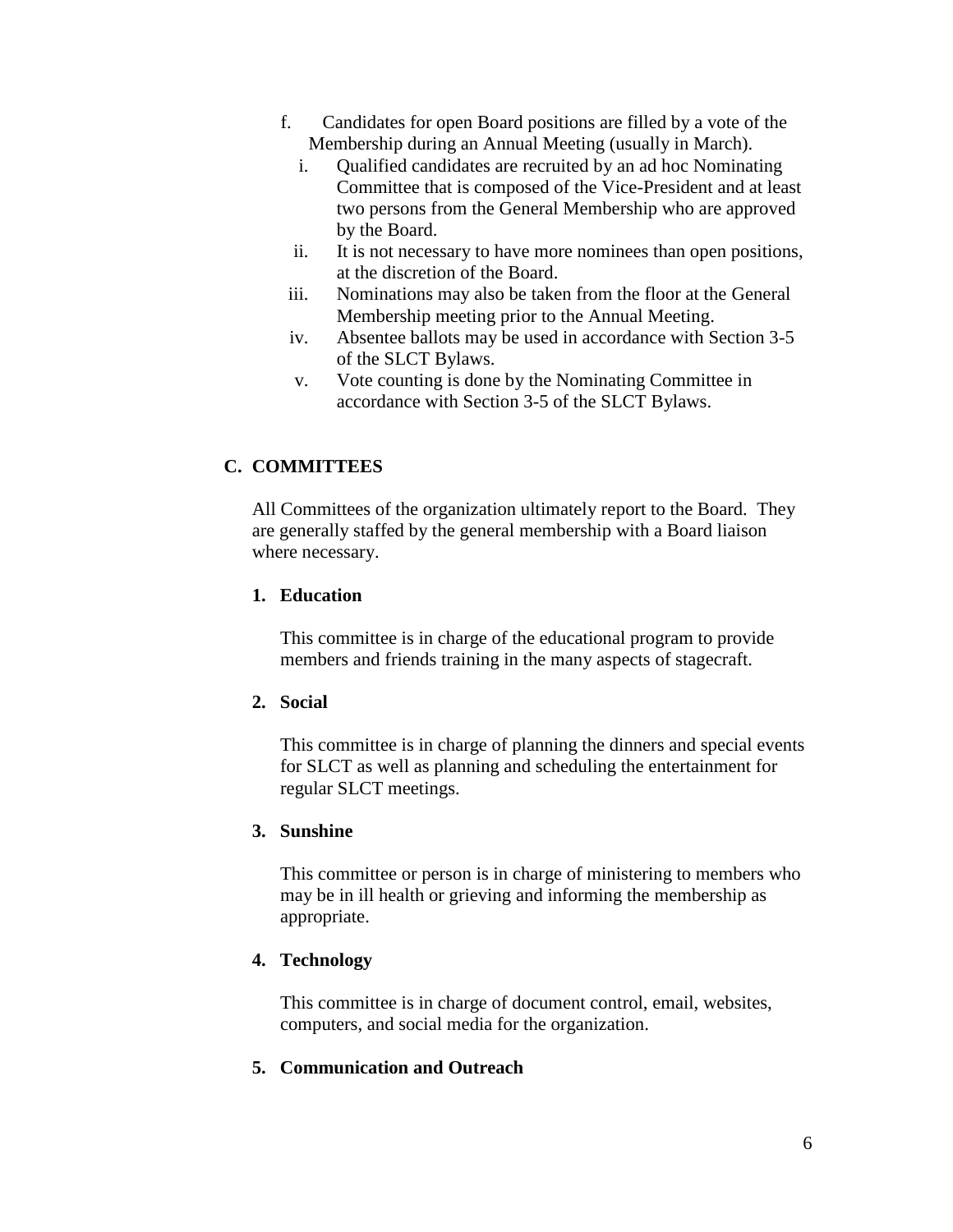This committee is in charge of publicizing the activities of SLCT in surrounding communities. Production publicity is provided by the staff of a particular production and is handled separately.

#### **6. Finance and Control**

This committee is in charge of the overseeing and reviewing the financial practices and documents of the organization. Specific financial policies are defined in the following section.

#### **7. Ticketing**

This committee is in charge of ticket sales and administration for all events and productions of SLCT. This committee works with the directors to ensure that ticketing is conducted as advertised and that all money is properly accounted and all issues addressed for customers.

#### **8. Publicity**

This committee is in charge of the publicity for all events and productions of SLCT. The committee works with the director of each production to ensure that publicity is conducted for maximum effectiveness.

#### **9. House Management**

This committee is in charge of ushering, meal selection and contracting, venue decoration, and maintaining proper management and control of the venue during performances.

#### **10. Ad Hoc Committees**

These are committees that may be established as necessary by the Board of Directors to address specific issues and then disband.

#### **D. FINANCIALS**

#### **1. Budgets**

- a. General Budget
	- i. The Finance Committee shall prepare a budget for approval by the Board of Directors prior to the beginning of each fiscal year.
	- ii. Conformance to the budget shall be reviewed by the Board regularly during the year.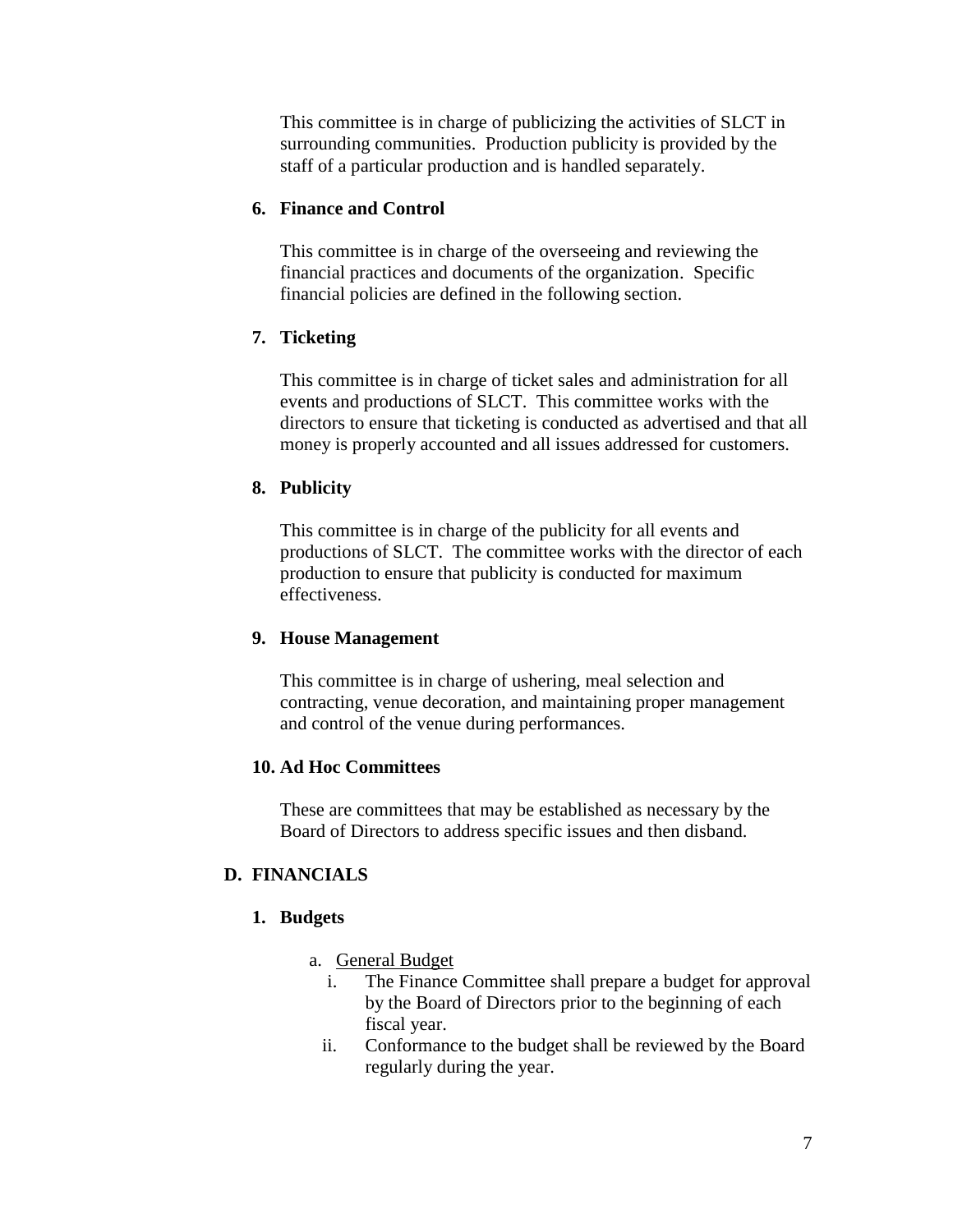- b. Production Budgets
	- i. The Director of each production must prepare a budget and have it approved by the SLCT Board of Directors. This should be done before the start of rehearsals for the production.
	- ii. The budget for each production is limited to \$4,000 for production expenses plus \$1,500 for the cast party.
	- iii. The Director (or designated representative) is responsible for authorizing production expenditures within the agreed budget.
- iv. No expenditures in excess of the approved budget shall be made without the knowledge of the Board of Directors, who may, in unusual circumstances, authorize expenses in excess of the approved budget. Such action must be reported to the Board and included in the minutes of the next Board meeting.
- v. At the discretion of the Board, expenditures in excess of the approved budget may not be authorized for reimbursement.

#### **2. Expenses**

- a. Production Expenses
	- i. These expenses are accounted for by the director of each production in its initial budget.
	- ii. All expenses must be documented using the standard expense reimbursement form and approved by the director prior to reimbursement.
- b. General Production Expenses
	- i. These expenses relate to costs incurred for materials, tools, etc., in preparation for a production that will be also be used in subsequent productions.
	- ii. The sound, light, and construction crews are authorized to spend up to \$250 for repair and replacements materials without prior Board approval.
- iii. These must be documented using the standard expense reimbursement form and approved by the Board, if they are more than the allocated budget for that item.
- c. General Administration Expenses
	- i. These expenses relate to costs incurred for administration of club business. These include but are not limited to office supplies, website costs, parties and events for the members, and other costs not related to productions.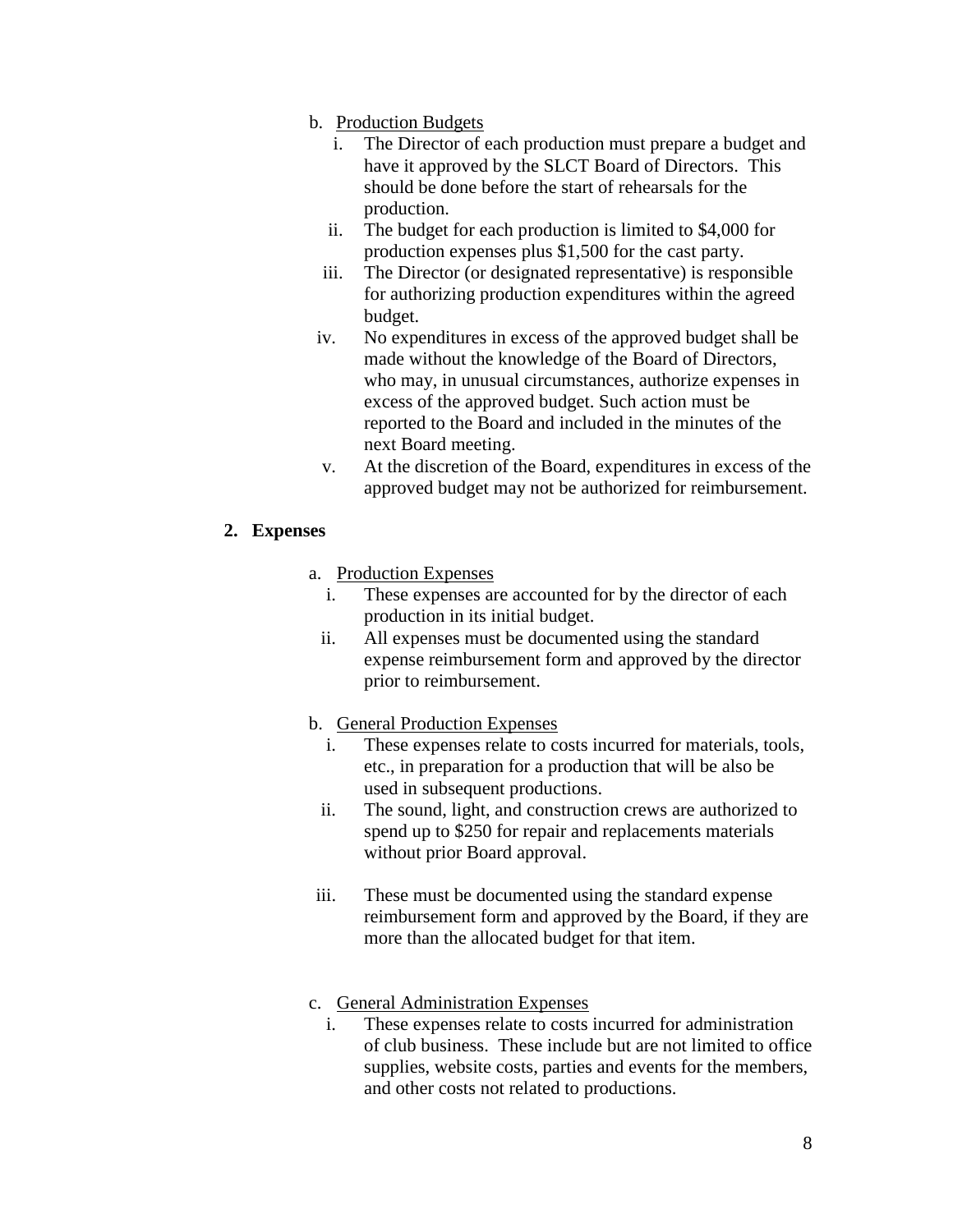- ii. These must be documented using the standard expense reimbursement form and approved by the Board, if they are more than the allocated budget for that item.
- d. Outreach, Donations, and Scholarships
	- i. These expenses relate to financial donations and gifts that are made to outside entities as part of our charitable work for the community.
	- ii. These include but are not limited to the donations made to the theatre programs at the Chandler high schools in our area. These donations must be approved by the Board.
- iii. These donations shall be taken from general SLCT revenue of our productions or from Unrestricted donations (see Revenue Section for more information).
- iv. The annual SLCT budget shall indicate how much money is to be spent for this purpose each year as a percentage of expected total revenue,
- v. If the actual net revenue is less than budgeted, the Board shall then determine the exact amount available to be donated.

#### **3. Revenue**

There are several sources of revenue for SLCT.

- a. Ticket Prices and Sales
	- i. Regular Main Stage Productions
		- 1) Individual ticket prices for Main Stage productions are approved by the Board.
		- 2) There are no group prices.
	- ii. Dinner Theatre Productions (where all attendees must have a meal)
		- 1) The meal is included in the price and shall be equivalent to what SLCT is being charged by the provider plus the cost of the show ticket.
		- 2) The meal pricing must include any tax and gratuity.

#### .iii. Other Productions

1) At the discretion of the Board, different prices may be established for alternative productions or special events.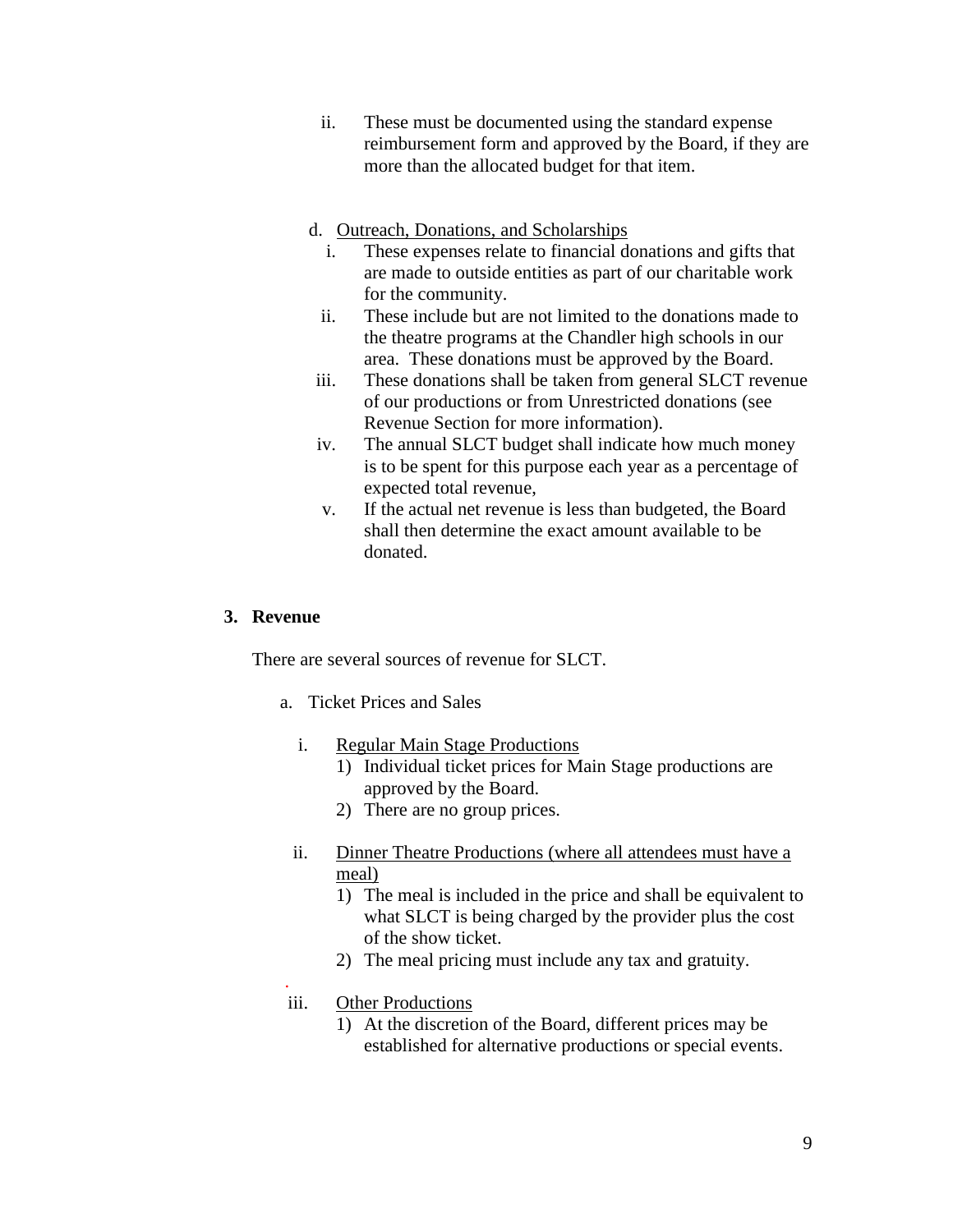2) Such rates should be included in all advertising, on the website and social media, and posted in various locations throughout the community.

#### iv. Season Tickets

1) There are no season ticket sales at this time.

#### v. Ticket Reservations

- 1) All tickets are sold in advance or at the door with immediate payment required.
- 2) Credit cards are accepted and an order processing fee may be added to the ticket price..

#### vi. Will Call

1) In extenuating circumstances, tickets can be ordered and picked up in Will Call, subject to approval by the Ticket Sales Manager.

#### vii. Online Ticketing

1) On-line ticketing is available through the SLCT website using credit card payments and automatic emailing of ticket to the buyer.

#### viii. Complimentary Tickets

- 1) Complimentary tickets may be allowed on a production by production basis, except for dinner theatre.
- 2) Each production will have a small number of comp tickets available for distribution to cast and crew at the discretion of the director
- 3) Comp tickets may be exchanged for show tickets after the director determines that a show will not be sold out and no more tickets are being sold at the door.

#### ix. Benefit Performances

1) These will be handled on a case by case basis and must be approved by the Board of Directors.

#### b. Membership Dues

i. The annual dues must be paid to be considered an active member of SLCT and must be paid in full by February 1 of each calendar year in order to be included in the membership roster for the year.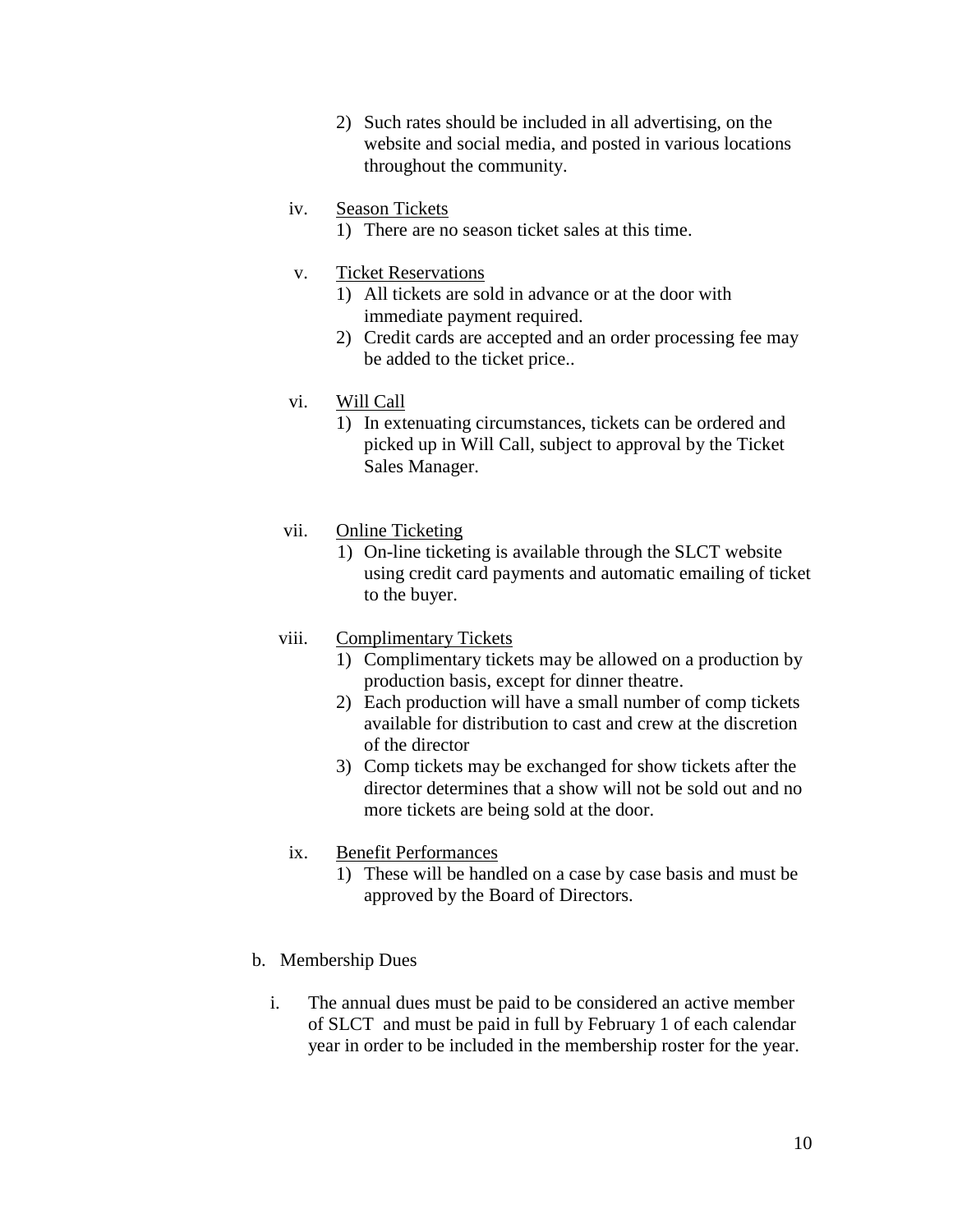- ii. Failure to pay the membership dues will result in loss of voting privileges for the year and the inability to perform in shows that are cast during the year.
- c. Donations and Grants to SLCT

There are two types of donations or grants that can be considered revenue. The first is Unrestricted Donations which can be used by SLCT for any purpose. The second is Restricted Donations which can only be used for certain types of expenses as dictated by the Donor.

# **i. Unrestricted Donations**

.

- 1. These donations are used to contribute to fulfilling our mission through equipment purchases, special productions, and other related items.
- 2. These are contributions that are freely given to SLCT by patrons and other supporters for general purposes as described above.
- 3. Unrestricted Donations will be made directly to SLCT and categorized by the Treasurer as a Donation Account, and will be allocated by a vote of the Board of Directors for specific purposes.
- 4. These donors are not considered voting members of SLCT unless they also join and pay membership dues
- 5. There are several special statuses that are based on Donations to the organization and these statuses and donations may be publicly cited in our production programs and at other appropriate events, and have such rights and privileges as shall from time to time be determined by the Board of Directors.
- 6. The donation categories are as follows:

**Angel.** Angels are those persons who contribute **\$500.00** or more annually to SLCT.

**Patron.** Patrons are those persons who contribute **\$250.00** or more annually to SLCT.

**Sponsor.** Sponsors are those persons who contribute **\$100.00** or more annually to SLCT.

**Friend.** Friends are those persons who contribute **\$50.00** or more annually to SLCT.

#### **ii. Restricted Donations**

These donations are used to contribute to fulfilling our mission through equipment purchases, rental of storage and rehearsal space, special productions, and other related items, as may be directed by the donor. These are typically grants that have been applied for by SLCT and awarded by a Foundation, Fund, or other benevolent organization.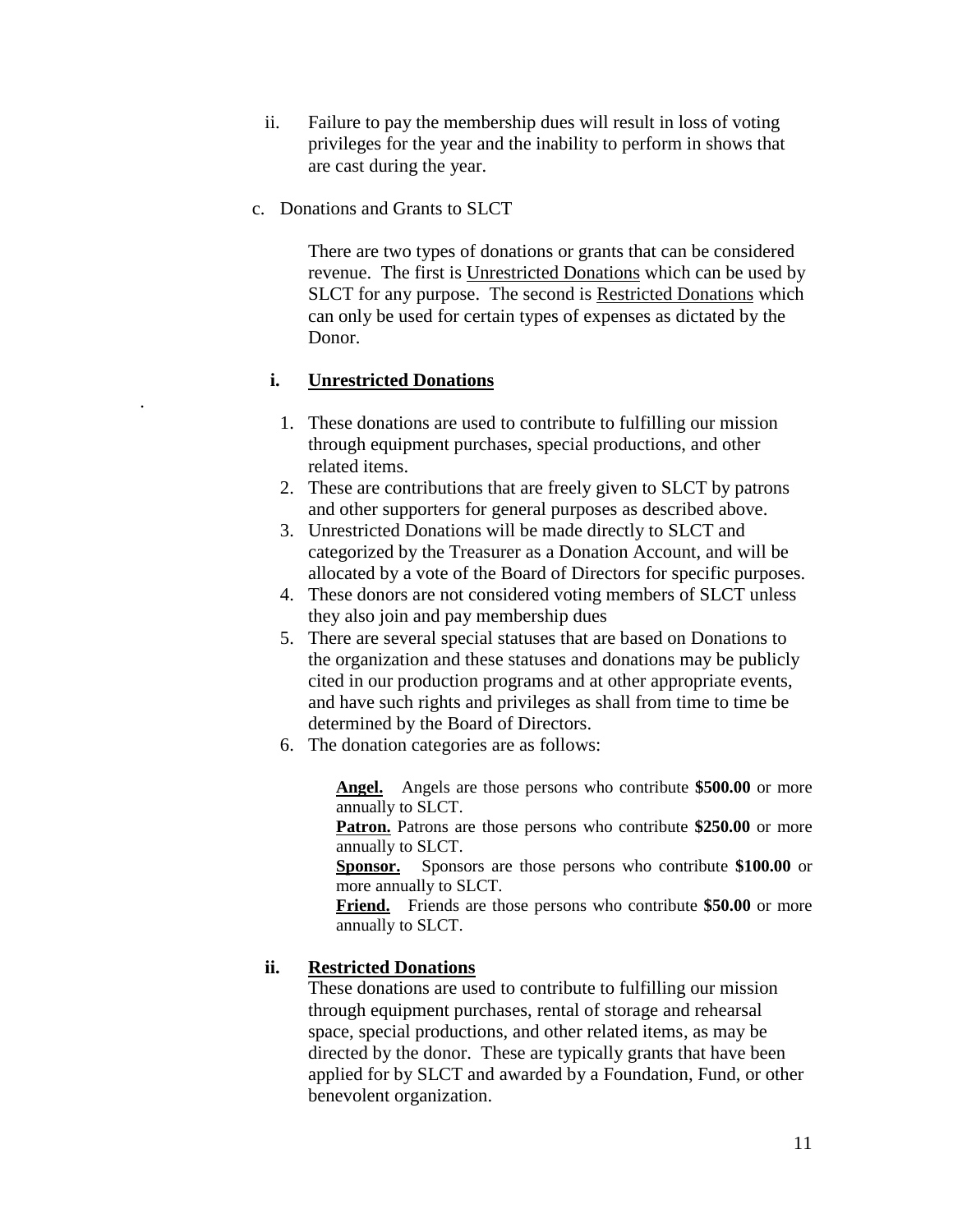- 1. There may be reporting requirements of SLCT to show how and where the grant money has been spent per donor requirements.
- 2. SLCT's Treasurer shall sequester each Restricted grant with a special classification in the bookkeeping system that clearly tracks the money.
- 3. In order to achieve this rigor and transparency, the SLCT Board of Directors shall independently review and approve requests to spend grant money. This includes situations where the grant must be spent by a specific date.
- 4. It is important that this be done because many grants can be renewed if everything has been spent and tracked per previous grant requirements.
- 5. As a general rule, grant money donated to SLCT shall not be re donated to any other entity unless otherwise permitted.
- d. Performance Fees
	- i. These are fees that are earned by an SLCT sponsored organization for performances done outside of Sun Lakes.
	- ii. These fees are handled as general revenue to the club unless a separate agreement is made with the Board of Directors.
- iii. For example, the Sun Lakes Improvisational troupe earns fees for performances and these are to be held to cover the expenses of the troupe in making its productions.
- iv. The intent is to be self-supporting while being sponsored by the SLCT.

#### III. **MEMBERSHIP**

#### **A. Requirements of Membership**

- 1. All persons who support the purposes of SLCT and are residents or property owners of any Sun Lakes community may become members with the payment of dues.
- 2. Annual dues must be paid and are good for a membership year of January 1 to December 31.
- 3. Membership is necessary in order to participate in SLCT productions.

#### **B. Lifetime Membership**

Lifetime membership may be granted at the discretion of the Board for exceptional services performed for the club.

# **IV. PRODUCTION POLICIES**

# **A. Work and Crew Policy**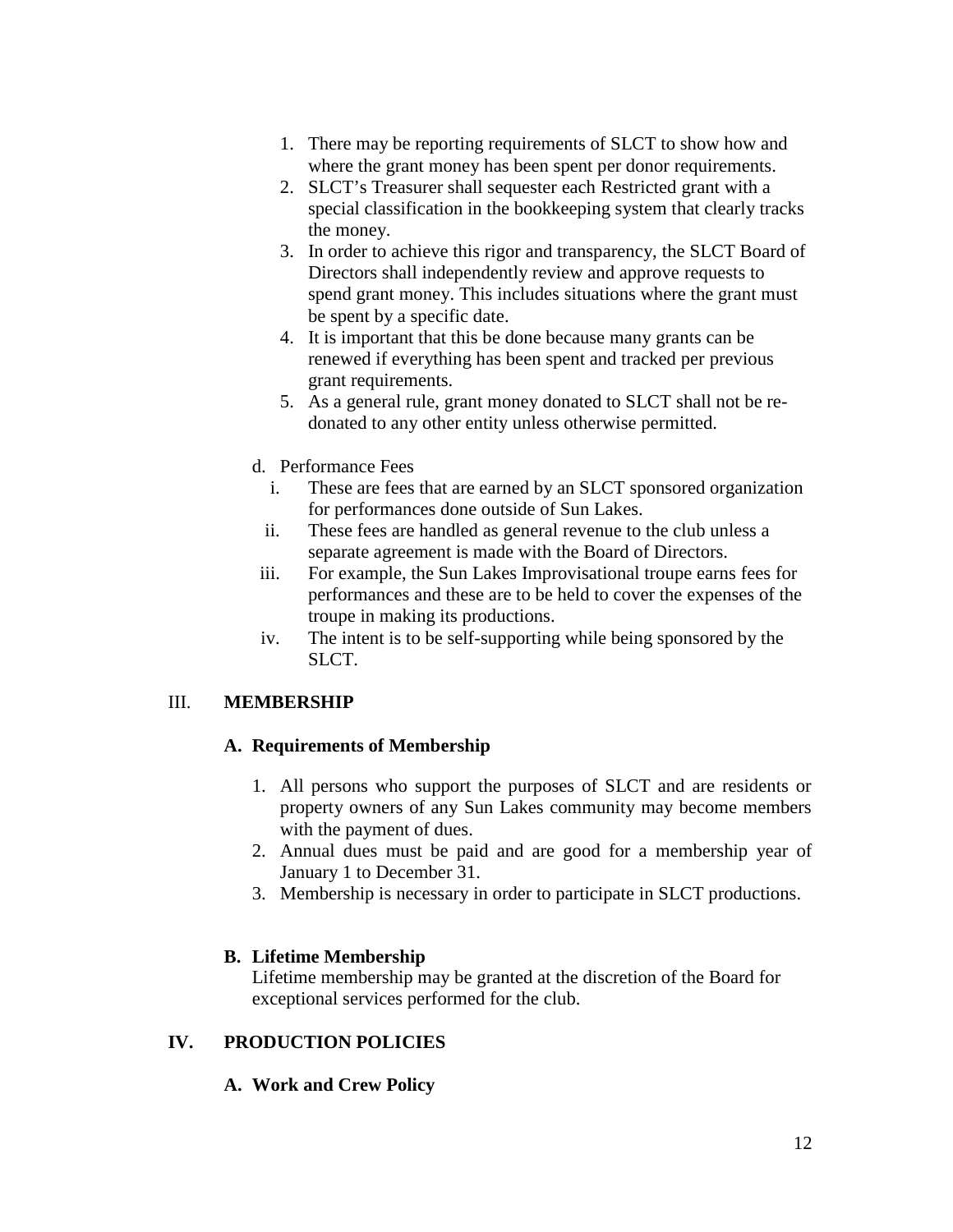- 1. SLCT shall hold no liability for anyone who is involved in a production.
- 2. All members who perform, participate in set design, building, load-in, and strike do so at their own risk.
- 3. Alcohol and illegal substances are prohibited during such work periods.
- 4. Under no circumstances will anyone using alcohol or illegal substances be authorized to use power tools, ladders or scaffolding, or high-voltage equipment.

# **B. Stage Access Policy**

- 1. Access to the light/sound booth shall be restricted to the director, crew, stage manager, and technical director.
- 2. No one shall be allowed backstage just before or during the performance of a production, except the cast, production staff, and crew for that performance.
- 3. The house manager will handle deliveries of flowers, refreshments, requests to visit actors, etc.

# **C. Keys Policy**

Keys to the various lockers, storage units, dressing rooms, light and sound closets, sound cabinet, etc., shall be held by the Board president. They will be loaned to production directors and light /sound crew (for use for San Tan events) and at the beginning of the rehearsals and must be returned to the Board president at the end of production.

#### **D. Production Cancellation Policy**

- 1. Under certain conditions, the President or designee of SLCT and the production director may decide that a production or performance should be cancelled.
- 2. Final responsibility for a cancellation shall lie with the President or designee. Once it has been determined that a performance will be cancelled, it will be the director's responsibility to contact all cast and crew members. It will be the responsibility of the President or designee, the director, and the publicity manager to notify all other personnel scheduled to work the performance and to get the word out to the public, as well as, notify the facility where performances are scheduled to be held as soon as a cancellation is known.
- 3. Tickets for the cancelled performance or production may be exchanged for a future performance of the same production or refunded.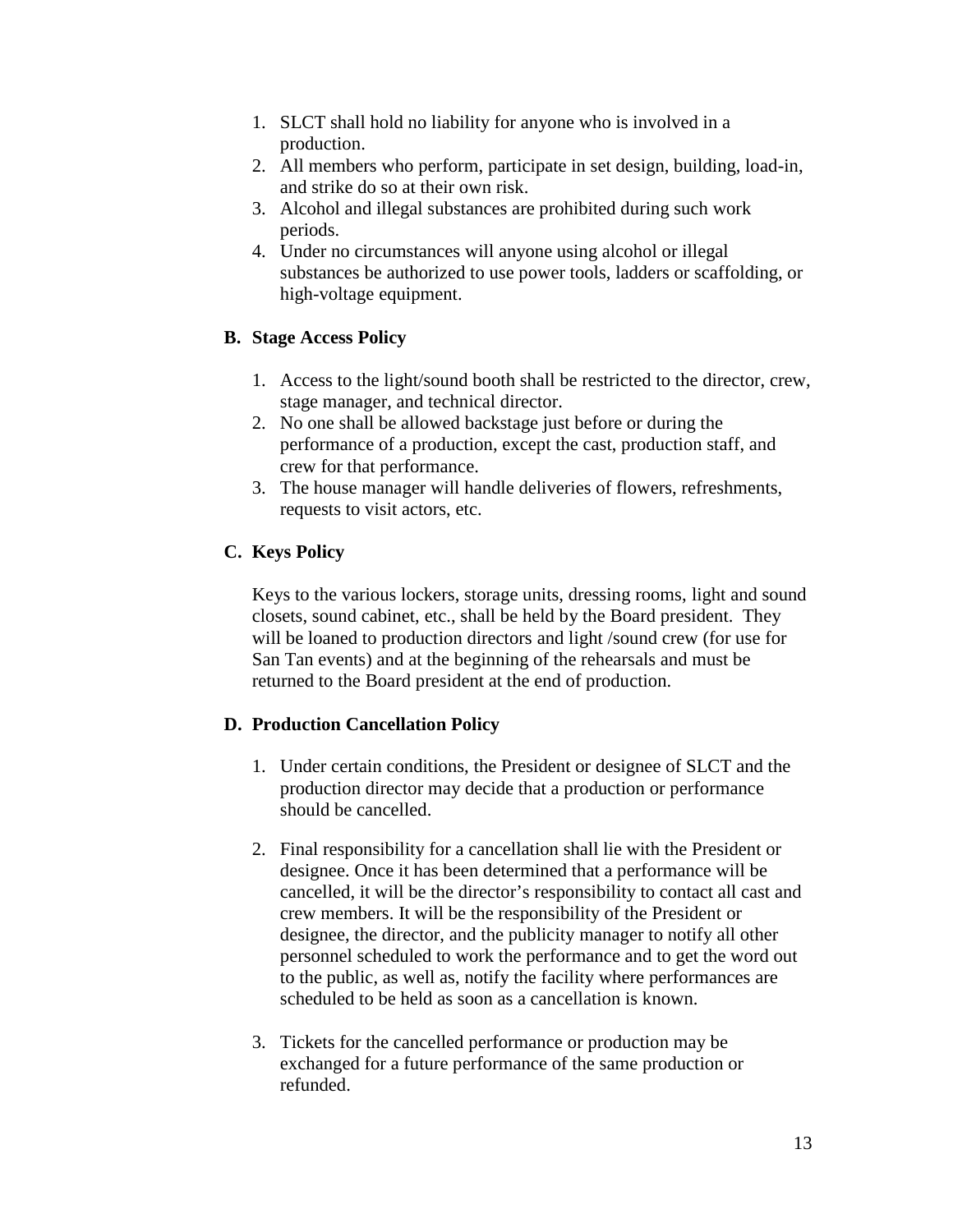4. If a production is sold out, it may be rescheduled at the discretion of the Board of Trustees, the director of the production, the director of the upcoming production, and the venue manager. The director of the current production is responsible for contacting each member of the cast and crew to determine their availability for a rescheduled performance, prior to announcing that the performance will be rescheduled, as well as, notifying the facility where performances are scheduled to be held as soon as a cancellation is known.

#### E. **Invited Dress Rehearsal**

- 1. The dress rehearsal before opening night (or another night before the opening) may be an invited dress rehearsal at the discretion of the director.
- 2. To produce an audience for the dress rehearsal, selected groups may be invited to attend.

#### **F. Season Scheduling Policy**

- 1. A standard season shall include at least one main stage production in the fall, one in the spring, and one in the summer.
- 2. Additional or alternative productions may be scheduled with the approval of the Board of Directors to ensure that there is no conflict with any previously planned production and there are adequate staff and resources to produce it.
- 3. It is recommended that a two-year production schedule always be maintained by the Board in order to secure venue space well in advance.

# **G. Staging Policy**

- 1. Staging types include auditorium style seating, theatre-in-the-round, three-quarter round, and dinner or cocktail seating.
- 2. All staging decisions must be made by the time a proposed show is presented to the Board of Directors for approval.

#### **H. Materials and Equipment Policy**

1. Materials and equipment include but are not limited to properties, costumes, furniture, set pieces, wig and makeup materials, sound, light and electrical equipment, orchestra stands and equipment, set design and construction equipment, and shop tools. Items included in this definition may be revised from time to time, as appropriate.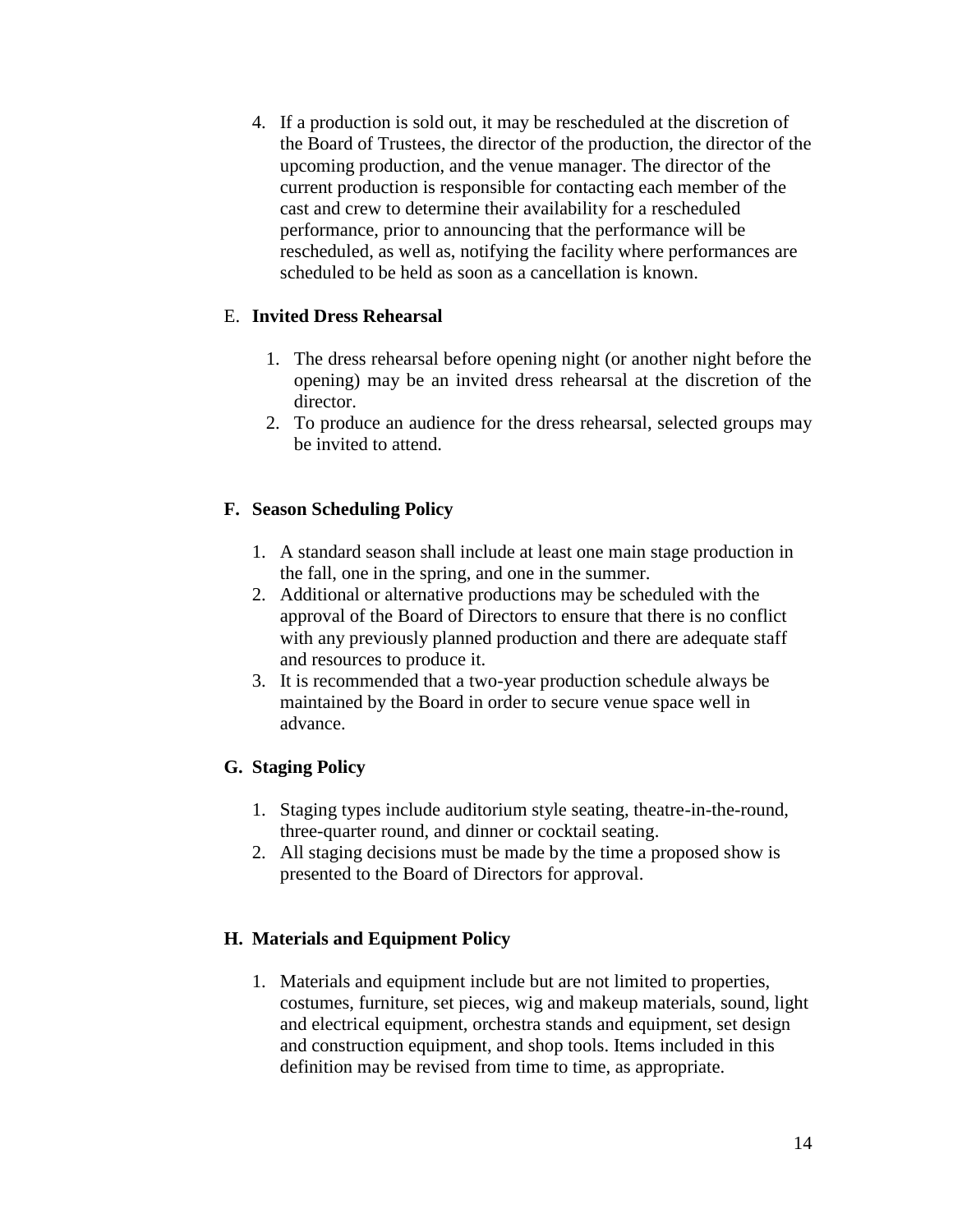- 2. An inventory of materials and equipment should be prepared and maintained by the Board or designee. Such inventory shall include the quantity, size, brand and location of each item, as well as the date it was obtained. When an item is approved for disposal, that information will be added to the inventory, together with the date it was disposed of, the reason for the disposal, whether it was replaced, and the title of the person who authorized its disposal, e.g., Production Coordinator, consultant, etc. All items, when not in use, shall be clearly identified and stored to save space, to protect them from damage, and to allow for ease of location when they are needed.
- 3. All tools, appliances and wiring should be in usable condition before going into storage. Any item valuable enough to save for future use should be tagged and noted on the inventory as needing repair. The person who would be responsible for repairing the item (or arranging for such repair) should be verbally notified as well. Once the item has been repaired, the repair should be noted on the inventory, along with the date and the name of the person by whom it was repaired.
- 4. Materials and equipment of SLCT during a production are the responsibility of the director or appropriate designee. This includes their storage, maintenance, arrangement for loan, etc. Production staff of each show shall arrange with the appropriate representative for materials and equipment to be used for the production; thereafter, such materials and equipment shall be the responsibility of the production crew for that production.
- 5. Materials and equipment (costumes, properties, etc.) purchased for a specific production or previously owned by SLCT shall remain the property of SLCT and no arrangements shall be made with any cast or crew member to give, sell or otherwise dispose of such items without first obtaining the permission of the Production Coordinator or appropriate designee.
- 6. The loaning of SLCT owned equipment shall be done sparingly and only with the approval of the Board. The more we use equipment, the faster it wears out, in addition to the risk of loss or breakage by the borrower.
- 7. Production Lighting. When theatre lighting is needed in SLCT productions, three point lighting will be used. Lighting from both sides, front and/or ceiling will help minimize shadows, hot spots and reduce washout on actors faces. Three point lighting will enhance the overall technical quality of shows at all venues. SLCT has purchased the equipment to enable us to accomplish this. This includes easy lift tripods with five foot light bars, six LED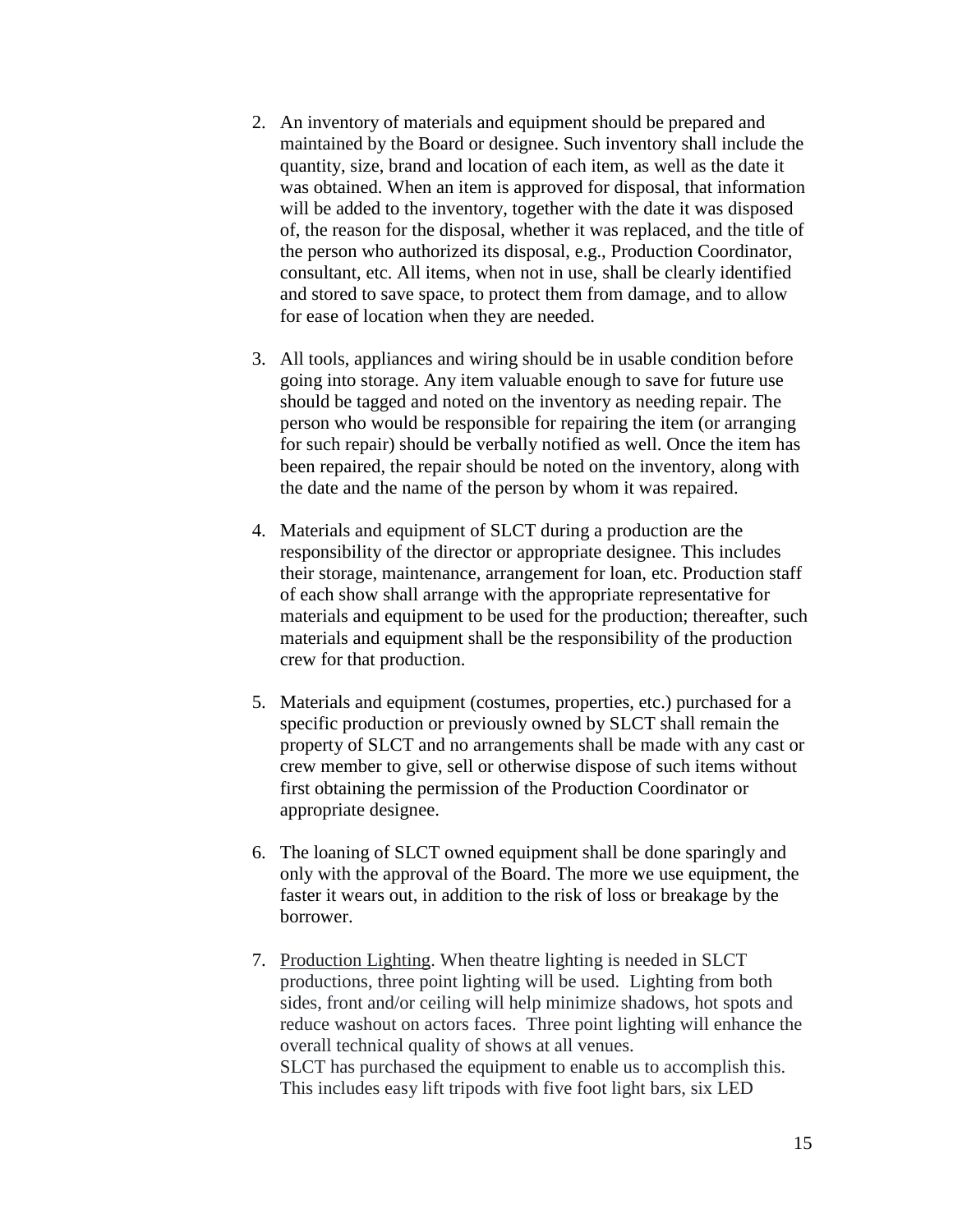Ellipsoids, and three LED Parnels. This configuration will adequately light a stage show as well as three quarter round seating. The Director and lighting designer may add lights to this configuration as needed.

#### I. **Play and Director Selection**

- 1. Any play being submitted to the Board for production approval must have been previously reviewed and approved by the Play Reading Committee.
- 2. Any past director or assistant director may submit an approved play for proposed production for the next scheduling vacancy.
- 3. If there is a vacancy on the production schedule and no director has applied to present a production, the Board may ask a qualified director to consider a production.
- 4. A qualified director is one who:
	- a. has directed a previous SLCT production.
	- b. has prior outside directing experience as well as has been an assistant director of a previous SLCT production.
	- c. has taken an SLCT directing class and has been an assistant director of a previous SLCT production.
- 5. If the selected play is on the approved play list (found on the website) or has gone through the Play Reading process and has been approved, the next step in the process is: the director must submit a formal notification to the President of the Board by email stating his/her request to produce the play.
- 6. If more than one director requests a specific production slot, the Board makes the final decision as to which director gets that slot. The Board will base its decision on the first director who has submitted an approved play along with a formal notification to the Board.

# **1. Education Policy**

SLCT offers classes and workshops that are open to members under the following guidelines:

- 1. The course description shall be submitted to the education chairat least two weeks prior to class information being disseminated.
- 2. The education chair along with the instructor shall set the dates and time. The Chair shall find suitable space.